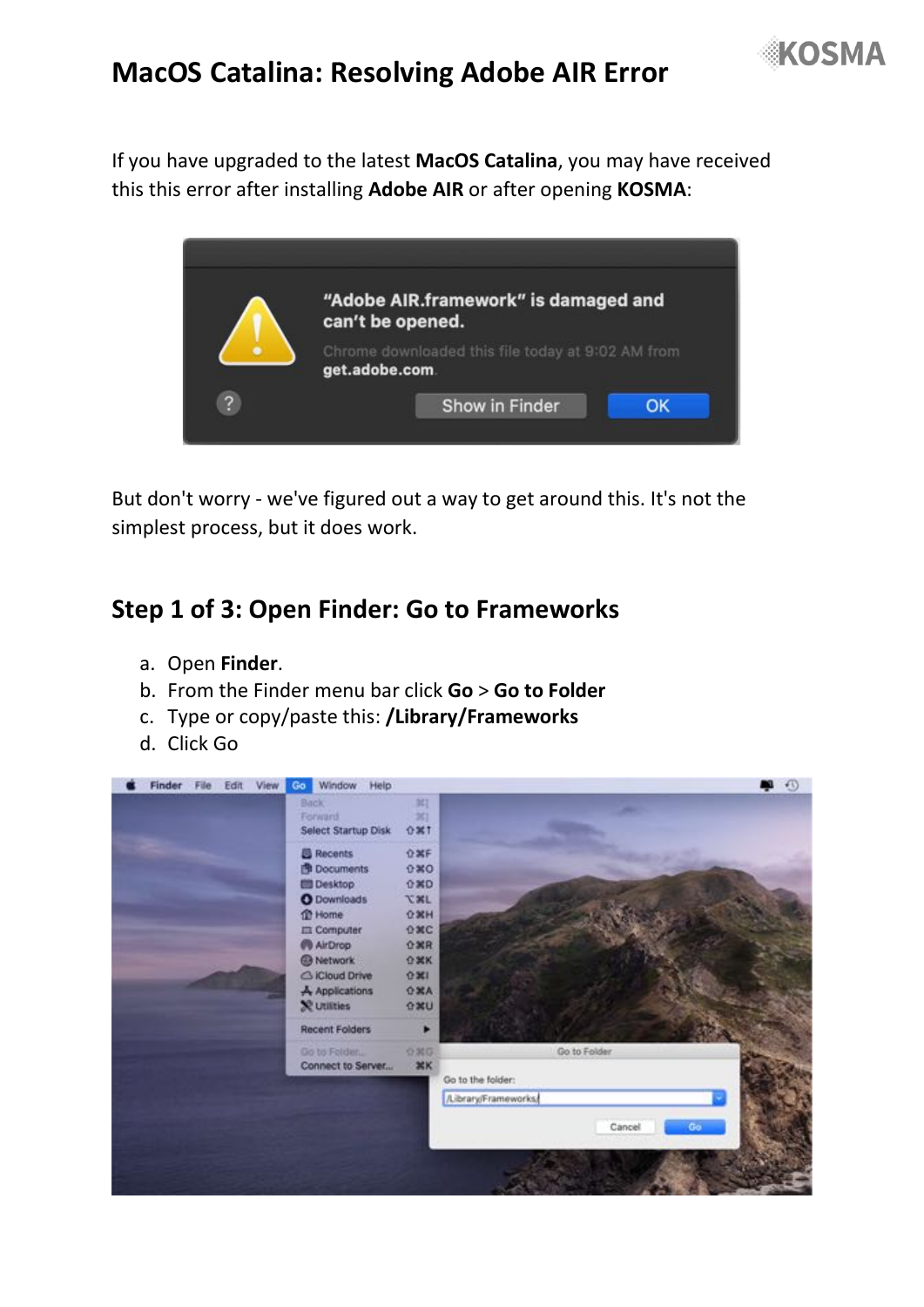

# **MacOS Catalina: Resolving Adobe AIR Error**

#### **Step 2 of 3: Open Frameworks in Terminal**

- a. Right-click on the Frameworks folder
- b. click on "New Terminal at Folder"



#### This will open a new Terminal window. It should look something like this: